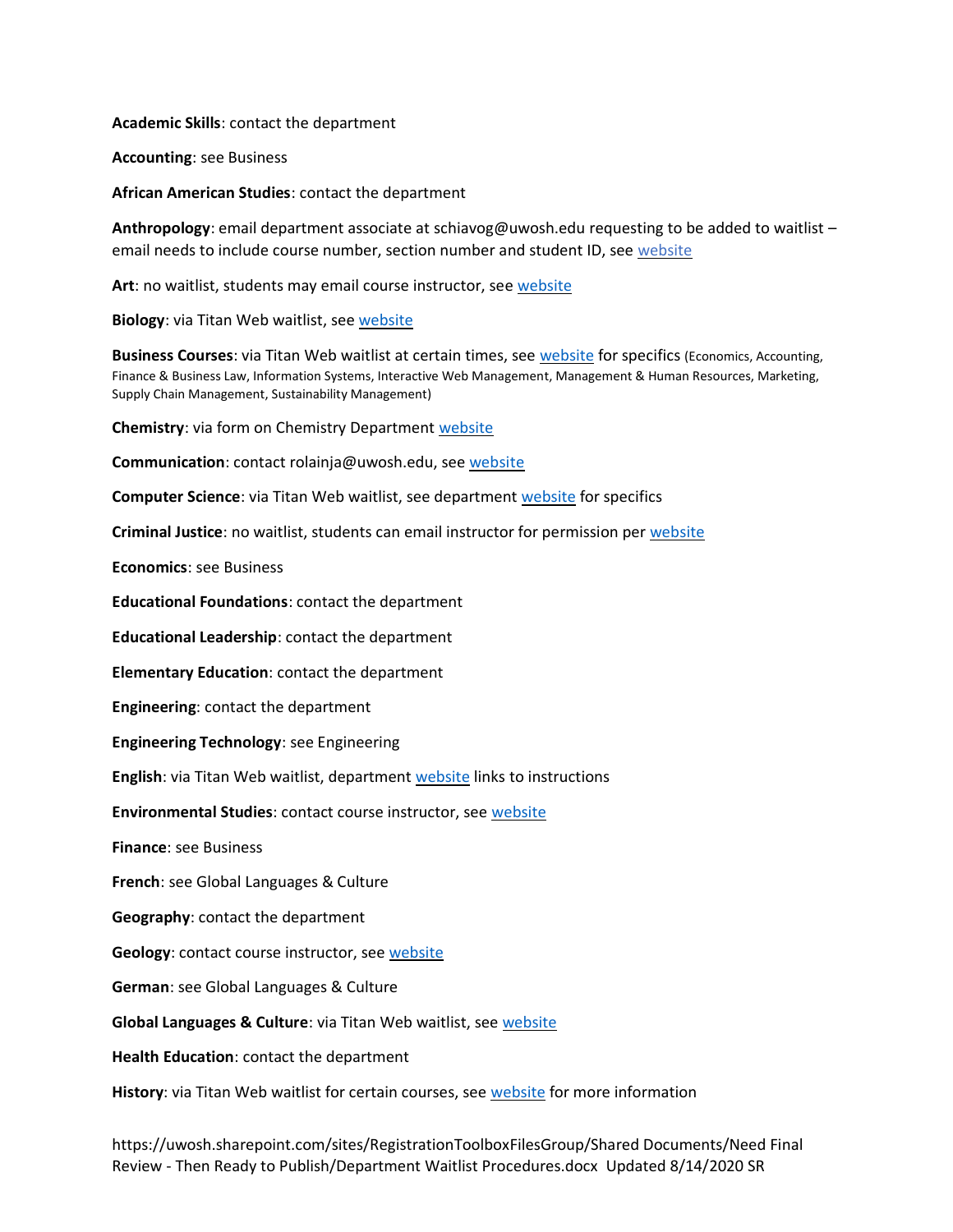**Honors**: contact the department **Human Services**: contact the department **Information Systems**: see Business **Interactive Web Management**: see Business **Interdisciplinary Studies**: contact the department **International Studies**: contact the department **Japanese**: see Global Languages & Culture **Journalism**: waitlist offered for 200-level courses and above, se[e website](https://uwosh.edu/journalism/what-do-i-do-if-a-class-is-full/) **Kinesiology**: via Titan Web, see [website](https://uwosh.edu/kinesiology/resources/) for more information **Literacy & Language**: contact the department **Management & Human Resources**: see Business **Marketing**: see Business **Math**: via Titan Web for select courses, see [website](https://www.uwosh.edu/mathematics/courses-syllabi) for more information **Medical Technology**: contact department, see [website](https://uwosh.edu/medicaltechnology/students/advisement-aids/) **Military Science**: contact the department **Music**: no waitlist, see [website](https://uwosh.edu/music/current/) for more information **Nursing:** contact the department **Philosophy**: contact the department **Physical Education**: contact the department **Physical Science**: see Physics/Astronomy **Physics/Astronomy**: Titan Web waitlist **Political Science**: contact the department Psychology: no waitlist, students should monitor Titan Web, see [website](https://www.uwosh.edu/psychology/undergraduate-studies/wait-list-add-policy) **Radio-TV-Film**: email course instructor, see [website](https://uwosh.edu/rtf/waitlist-policy/) for instructor info **Religious Studies**: email department associate at schiavog@uwosh.edu requesting to be added to waitlist – email needs to include course number, section number and student ID, see [website](https://uwosh.edu/anthropology/religious-studies-program/current-students/class-notes/) **Secondary Education**: contact the department **Service Courses in Education**: contact the department **Social Justice**: contact course instructor, see [website](https://uwosh.edu/socialjustice/students/planning-class-schedule/)